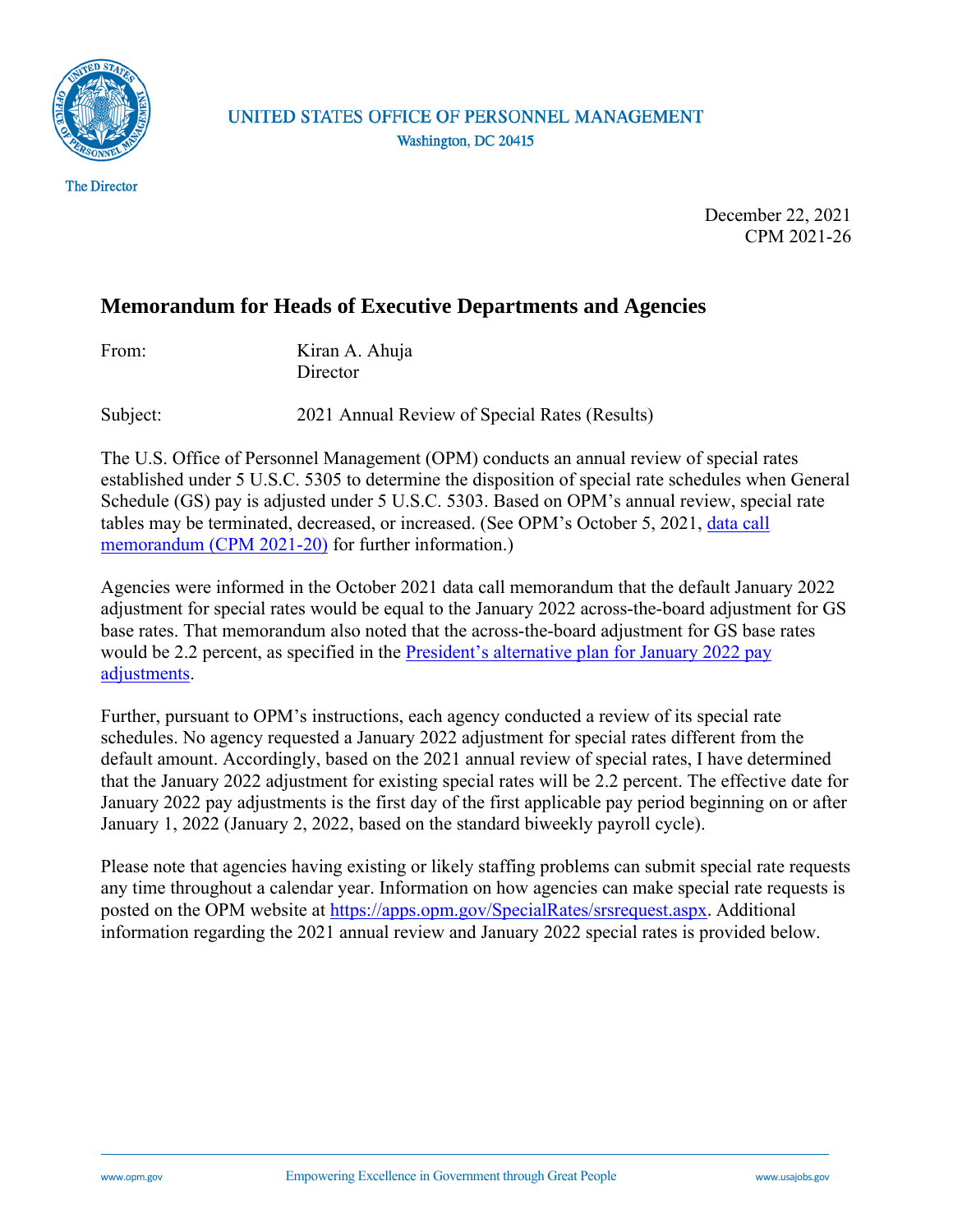### **Special Rates in Nonforeign Areas**

For the 2021 Annual Review, we reminded agencies of the results of our analysis of special rates in nonforeign areas during the 2012 annual review, and that special rates in nonforeign areas would be reexamined yearly as part of our overall annual review of special rates. During the 2021 Annual Review, no agencies requested termination of special rates or a pay adjustment different from the base GS increase for positions in nonforeign areas. Accordingly, special rates in nonforeign areas will receive the 2.2-percent increase. Also, special rate tables currently receiving Nonforeign Area Retirement Equity Assurance Act of 2009 (NAREAA) additional adjustments will receive the NAREAA additional adjustments shown in Attachment 1.

## **Capped Special Rates**

Under 5 U.S.C.  $5305(a)(1)$ , the maximum special rate is the rate payable for level IV of the Executive Schedule (EX-IV), which is \$176,300 in 2022. Some special rates for 2022 are capped at that EX-IV rate. Attachment 2 lists capped special rates by table, grade, and step.

#### **Terminated Special Rates**

Special rates are terminated based on OPM's annual review of special rates when covered agencies report to OPM that applicable special rates are no longer necessary or when GS locality rates of pay exceed special rates at the same grade and step due to increases in locality pay. (Under 5 U.S.C. 5305(h), an employee's entitlement to a special rate ends if the employee is entitled to a higher rate of basic pay, such as a locality rate of pay under 5 U.S.C. 5304.)

No agencies reported to OPM in response to the annual review that any special rate tables would no longer be necessary in 2022. However, some special rates will terminate effective January 2, 2022 due to higher applicable locality rates of pay.

Five special rate tables will terminate effective January 2, 2022, because higher locality rates apply at all steps of each covered grade due to January 2022 increases in locality pay percentages. Those five special rate tables are Tables 0139, 0140, 0256, 0346, and 0377.

In addition, some special rate tables that will not entirely terminate will have one or more pay rates that terminate because applicable 2022 locality rates of pay are higher due to January 2022 increases in locality pay percentages. In such cases, the special rate tables will not show a special rate at affected grades and steps because higher locality pay rates apply. Also, for some special rate tables that cover multiple locations, certain locations will be removed from coverage because the 2022 locality rates in those locations are higher than the special rates at all grades and steps. Termination of special rates in these situations will not result in a loss of pay for covered employees because they will receive a higher locality rate of pay.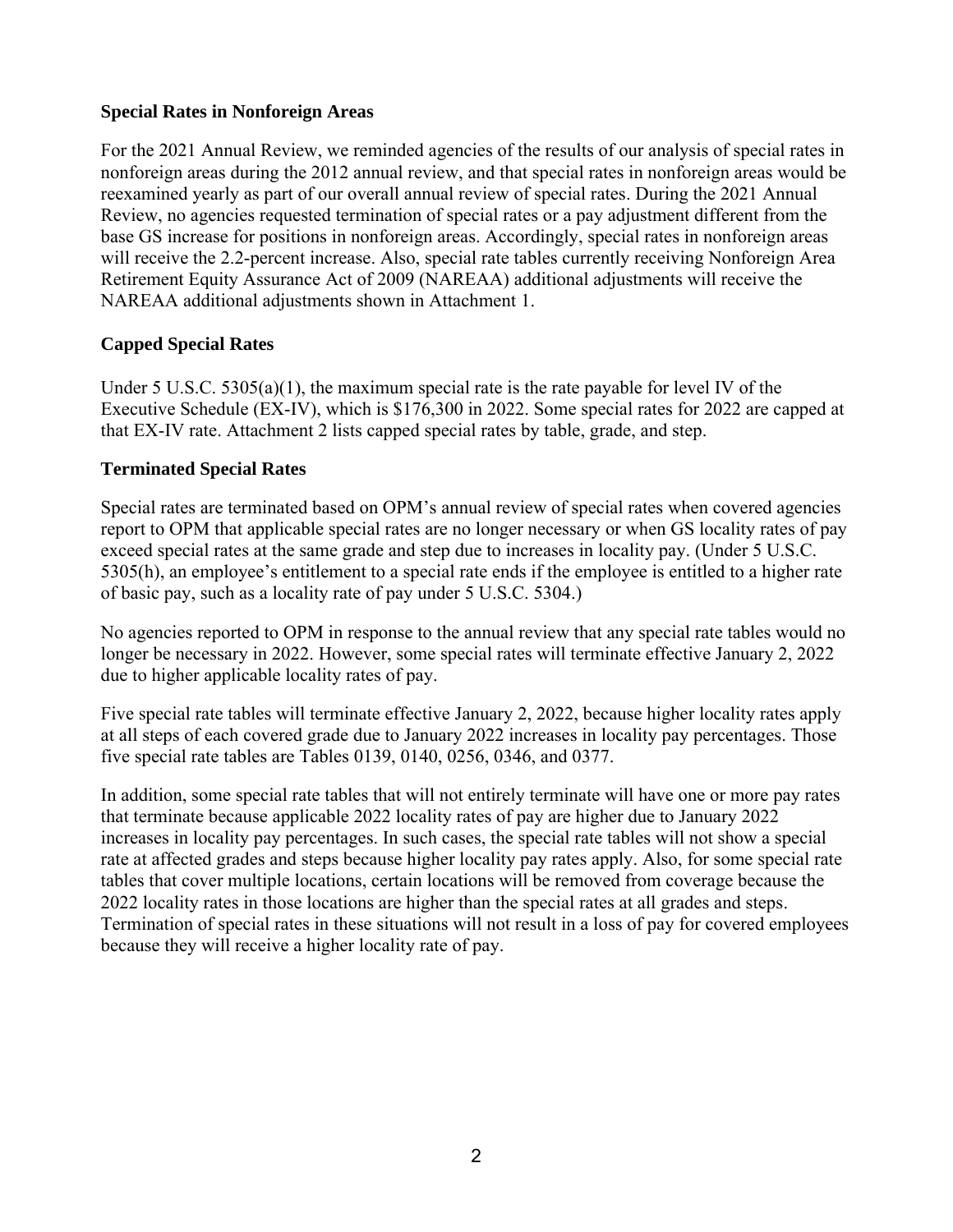#### **Additional Information**

Agency headquarters-level human resources offices may contact OPM at [pay-leave](mailto:pay-leave-policy@opm.gov)[policy@opm.gov.](mailto:pay-leave-policy@opm.gov) Employees should contact their agency human resources office for further information on this memorandum.

Attachment 1 - 2022 Additional Adjustments for Special Rate Tables in Nonforeign Areas

Attachment 2 - Capped Special Rates in 2022

cc: Chief Human Capital Officers (CHCOs)

Deputy CHCOs Human Resources Directors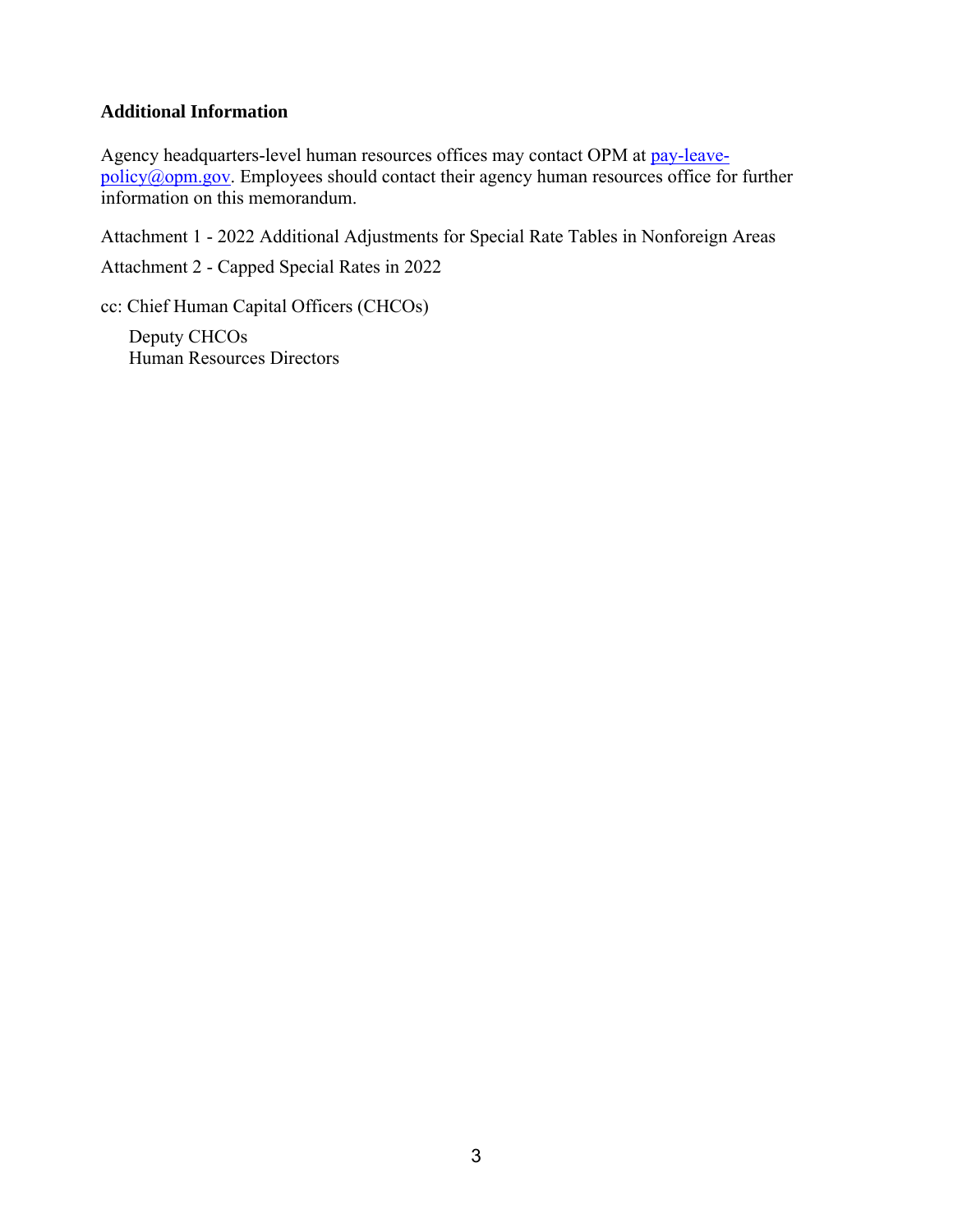## **Attachment 1—2022 Additional Adjustments for Special Rate Tables in Nonforeign Areas**

Under section 1915(b) of the Nonforeign Area Retirement Equity Assurance Act of 2009 (NAREAA), during the January 2010-January 2012 transition period, special "additional adjustments" were added to the special rates that would have otherwise been payable in nonforeign areas. These additional adjustments were designed to provide special rate increases equal to the locality pay increases received by non-special rate employees during the transition period. They are added to the special rate supplement that would have otherwise applied. Special rate supplements and additional adjustments are payable only to the extent they do not cause the employee's special rate to exceed the statutory EX-IV cap on special rates (\$176,300 in 2022). The EX-IV cap will be reflected in published special rate schedules. For additional information on NAREAA additional adjustments, see Attachment 2 of [CPM 2009-27](https://www.chcoc.gov/content/nonforeign-area-retirement-equity-assurance-act) and Attachment 1 of [CPM 2011-22.](https://www.chcoc.gov/content/2011-annual-review-special-rates-0) 

| 2022 Additional Adjustments for Special Rate Tables in the State of Alaska<br>(Annual Amounts in Dollars) |        |        |        |        |        |        |        |        |        |         |
|-----------------------------------------------------------------------------------------------------------|--------|--------|--------|--------|--------|--------|--------|--------|--------|---------|
| Grade                                                                                                     | Step 1 | Step 2 | Step 3 | Step 4 | Step 5 | Step 6 | Step 7 | Step 8 | Step 9 | Step 10 |
|                                                                                                           | 6,136  | 6,342  | 6,546  | 6,749  | 6,953  | 7,072  | 7,274  | 7,478  | 7,486  | 7,676   |
| 2                                                                                                         | 6,900  | 7,064  | 7,293  | 7,486  | 7,570  | 7,793  | 8,016  | 8,238  | 8,461  | 8,684   |
| 3                                                                                                         | 7,529  | 7,780  | 8,031  | 8,282  | 8,533  | 8,783  | 9,034  | 9,285  | 9,536  | 9,787   |
| 4                                                                                                         | 8,451  | 8,733  | 9,015  | 9,296  | 9,578  | 9,860  | 10,141 | 10,423 | 10,705 | 10,986  |
| 5                                                                                                         | 9,455  | 9,771  | 10,086 | 10.401 | 10,716 | 11,031 | 11,346 | 11,662 | 11,977 | 12,292  |
| 6                                                                                                         | 10,540 | 10,892 | 11,243 | 11,594 | 11,946 | 12,297 | 12,648 | 13,000 | 13,351 | 13,702  |
| 7                                                                                                         | 11,713 | 12,103 | 12,493 | 12,883 | 13,274 | 13,664 | 14,054 | 14,445 | 14,835 | 15,225  |
| 8                                                                                                         | 12,971 | 13,404 | 13,836 | 14,268 | 14,700 | 15,133 | 15,565 | 15,997 | 16,430 | 16,862  |
| 9                                                                                                         | 14,327 | 14,805 | 15,282 | 15,760 | 16,237 | 16,715 | 17,192 | 17,670 | 18,148 | 18,625  |
| 10                                                                                                        | 15,777 | 16,303 | 16,829 | 17,355 | 17,881 | 18,407 | 18,933 | 19,459 | 19,985 | 20,511  |
| 11                                                                                                        | 17,334 | 17,912 | 18,490 | 19,067 | 19,645 | 20,223 | 20,800 | 21,378 | 21,956 | 22,533  |
| $12 \overline{ }$                                                                                         | 20,777 | 21,469 | 22,162 | 22,855 | 23,547 | 24,240 | 24,933 | 25,625 | 26,318 | 27,011  |
| 13                                                                                                        | 24,706 | 25,529 | 26,353 | 27,176 | 28,000 | 28,823 | 29,647 | 30,470 | 31,294 | 32,117  |
| 14                                                                                                        | 29,195 | 30,168 | 31,141 | 32,114 | 33,088 | 34,061 | 35,034 | 36,007 | 36,980 | 37,953  |
| 15                                                                                                        | 34,341 | 35,486 | 36,631 | 37,775 | 38,920 | 40,065 | 41,209 | 42,354 | 43,499 | 44,643  |

| 2022 Additional Adjustments for Special Rate Tables in the State of Hawaii<br>(Annual Amounts in Dollars) |        |        |        |        |        |        |        |        |        |         |
|-----------------------------------------------------------------------------------------------------------|--------|--------|--------|--------|--------|--------|--------|--------|--------|---------|
| Grade                                                                                                     | Step 1 | Step 2 | Step 3 | Step 4 | Step 5 | Step 6 | Step 7 | Step 8 | Step 9 | Step 10 |
|                                                                                                           | 4,115  | 4,253  | 4,390  | 4,526  | 4,663  | 4,743  | 4,878  | 5,015  | 5,020  | 5,148   |
| $\overline{2}$                                                                                            | 4,627  | 4,737  | 4,890  | 5,020  | 5,077  | 5,226  | 5,375  | 5,525  | 5,674  | 5,823   |
| 3                                                                                                         | 5,049  | 5,217  | 5,385  | 5,554  | 5,722  | 5,890  | 6,059  | 6,227  | 6,395  | 6,563   |
| 4                                                                                                         | 5,668  | 5,856  | 6,045  | 6,234  | 6,423  | 6,612  | 6,801  | 6,990  | 7,179  | 7,368   |
| 5                                                                                                         | 6,341  | 6,552  | 6,764  | 6,975  | 7,186  | 7,398  | 7,609  | 7,820  | 8,032  | 8,243   |
| 6                                                                                                         | 7,068  | 7,304  | 7,540  | 7,775  | 8,011  | 8,246  | 8,482  | 8,718  | 8,953  | 9,189   |
|                                                                                                           | 7,855  | 8,116  | 8,378  | 8,640  | 8,902  | 9,163  | 9,425  | 9,687  | 9,948  | 10,210  |
| 8                                                                                                         | 8,699  | 8,989  | 9,279  | 9,568  | 9,858  | 10,148 | 10,438 | 10,728 | 11,018 | 11,308  |
| 9                                                                                                         | 9,608  | 9,928  | 10,248 | 10,569 | 10,889 | 11,209 | 11,529 | 11,850 | 12,170 | 12,490  |
| 10                                                                                                        | 10,580 | 10,933 | 11,286 | 11,638 | 11,991 | 12,344 | 12,697 | 13,049 | 13,402 | 13,755  |
| 11                                                                                                        | 11,625 | 12,012 | 12,399 | 12,787 | 13,174 | 13,562 | 13,949 | 14,336 | 14,724 | 15,111  |
| $12 \overline{ }$                                                                                         | 13.933 | 14.398 | 14.862 | 15.327 | 15,791 | 16,256 | 16,720 | 17,185 | 17,649 | 18,114  |
| 13                                                                                                        | 16,568 | 17.120 | 17,673 | 18,225 | 18,777 | 19,329 | 19,881 | 20,434 | 20,986 | 21,538  |
| 14                                                                                                        | 19,578 | 20,231 | 20,884 | 21,536 | 22,189 | 22,841 | 23,494 | 24,147 | 24,799 | 25,452  |
| 15                                                                                                        | 23,030 | 23,797 | 24,565 | 25,333 | 26,100 | 26,868 | 27,635 | 28,403 | 29,171 | 29,938  |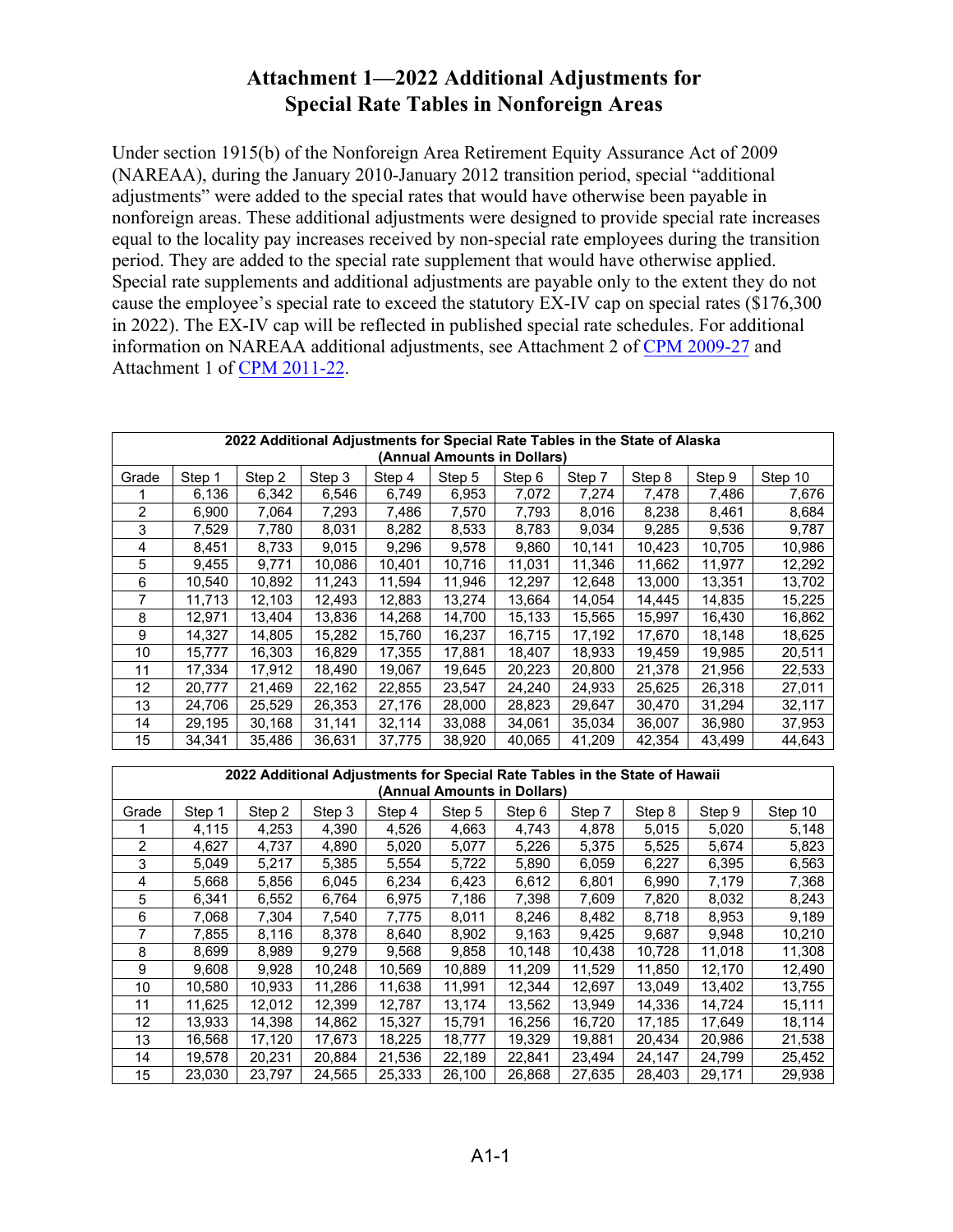| 2022 Additional Adjustments for Special Rate Tables in Other Nonforeign Areas as Defined in 5 CFR Part 591<br>(Annual Amounts in Dollars) |        |        |        |        |        |        |        |        |        |         |
|-------------------------------------------------------------------------------------------------------------------------------------------|--------|--------|--------|--------|--------|--------|--------|--------|--------|---------|
| Grade                                                                                                                                     | Step 1 | Step 2 | Step 3 | Step 4 | Step 5 | Step 6 | Step 7 | Step 8 | Step 9 | Step 10 |
|                                                                                                                                           | 3,268  | 3,378  | 3,486  | 3,594  | 3,703  | 3,766  | 3,874  | 3,982  | 3,986  | 4,088   |
| 2                                                                                                                                         | 3,674  | 3,762  | 3,884  | 3,986  | 4,032  | 4,150  | 4,269  | 4,387  | 4,506  | 4,624   |
| 3                                                                                                                                         | 4,009  | 4,143  | 4,277  | 4,410  | 4,544  | 4,678  | 4,811  | 4,945  | 5,079  | 5,212   |
| 4                                                                                                                                         | 4,501  | 4,651  | 4,801  | 4,951  | 5,101  | 5,251  | 5,401  | 5,551  | 5,701  | 5,851   |
| 5                                                                                                                                         | 5,035  | 5,203  | 5,371  | 5,539  | 5,707  | 5,875  | 6,042  | 6,210  | 6,378  | 6,546   |
| 6                                                                                                                                         | 5,613  | 5,800  | 5,987  | 6,174  | 6,362  | 6,549  | 6,736  | 6,923  | 7,110  | 7,297   |
|                                                                                                                                           | 6,237  | 6,445  | 6,653  | 6,861  | 7,069  | 7,277  | 7.485  | 7,692  | 7,900  | 8,108   |
| 8                                                                                                                                         | 6,908  | 7,138  | 7,368  | 7,598  | 7,829  | 8,059  | 8,289  | 8,519  | 8,749  | 8,980   |
| 9                                                                                                                                         | 7.630  | 7,884  | 8,138  | 8,393  | 8,647  | 8,901  | 9,156  | 9.410  | 9,664  | 9,919   |
| 10                                                                                                                                        | 8,402  | 8,682  | 8,962  | 9,242  | 9,522  | 9,802  | 10,083 | 10.363 | 10,643 | 10,923  |
| 11                                                                                                                                        | 9,231  | 9,539  | 9,847  | 10,154 | 10,462 | 10,769 | 11,077 | 11,385 | 11,692 | 12,000  |
| 12                                                                                                                                        | 11,064 | 11,433 | 11,802 | 12,171 | 12,540 | 12,909 | 13,278 | 13,647 | 14,015 | 14,384  |
| 13                                                                                                                                        | 13,157 | 13,596 | 14,034 | 14,473 | 14,911 | 15,350 | 15,788 | 16,227 | 16,665 | 17,104  |
| 14                                                                                                                                        | 15,548 | 16,066 | 16,584 | 17,102 | 17,621 | 18,139 | 18,657 | 19,175 | 19,694 | 20,212  |
| 15                                                                                                                                        | 18,288 | 18,898 | 19,507 | 20,117 | 20,727 | 21,336 | 21,946 | 22,555 | 23,165 | 23,775  |

**Attachment 1—**2022 Additional Adjustments for Special Rate Tables in Nonforeign Areas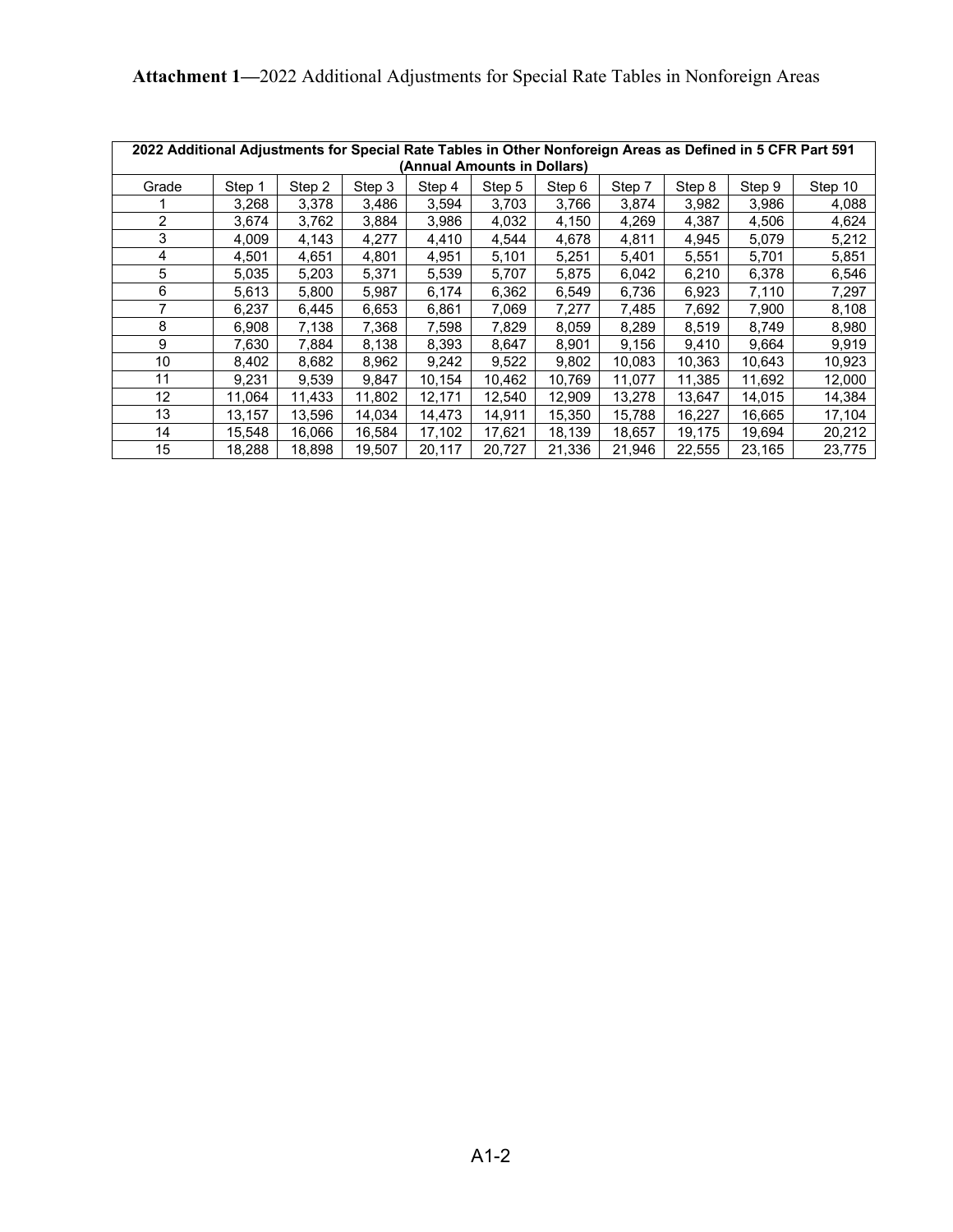# **Attachment 2—Capped Special Rates in 2022**

Under 5 U.S.C. 5305(a)(l), the maximum special rate is the rate payable for level IV of the Executive Schedule (\$176,300 in 2022).

A total of 384 special rates are capped in 2022 and these are shown in the table below by special rate table code, grade, and step.

| <b>Special Rate Table Code</b> | Grade | <b>Capped</b><br><b>Steps</b> |
|--------------------------------|-------|-------------------------------|
| 0565                           | 15    | $8 - 10$                      |
| 0566                           | 15    | $9 - 10$                      |
| 0571                           | 15    | $6 - 10$                      |
| 0576                           | 15    | $7 - 10$                      |
| 0701                           | 15    | $8 - 10$                      |
| 0702                           | 15    | $5 - 10$                      |
| 0703                           | 15    | $5 - 10$                      |
| 0704                           | 15    | $5 - 10$                      |
| 0705                           | 15    | $6 - 10$                      |
| 0706                           | 15    | $5 - 10$                      |
| 0710                           | 15    | $6 - 10$                      |
| 0711                           | 15    | $6 - 10$                      |
| 0712                           | 15    | $6 - 10$                      |
| 0713                           | 15    | $6 - 10$                      |
| 0714                           | 15    | $6 - 10$                      |
| 0715                           | 15    | $6 - 10$                      |
| 0716                           | 15    | $6 - 10$                      |
| 0717                           | 15    | $6 - 10$                      |
| 0718                           | 15    | $6 - 10$                      |
| 0719                           | 15    | $6 - 10$                      |
| 0720                           | 15    | $6 - 10$                      |
| 0721                           | 15    | $6 - 10$                      |
| 0722                           | 15    | $6 - 10$                      |
| 0734                           | 15    | $8 - 10$                      |
| 0735                           | 15    | $8 - 10$                      |
| 0736                           | 15    | $8 - 10$                      |
| 0737                           | 15    | $8 - 10$                      |
| 0738                           | 15    | $7 - 10$                      |
| 0739                           | 15    | $7 - 10$                      |
| 0740                           | 15    | $7 - 10$                      |
| 0741                           | 15    | $6 - 10$                      |
| 0742                           | 15    | $6 - 10$                      |
| 0743                           | 15    | $6 - 10$                      |
| 0744                           | 15    | 6-10                          |
| 0745                           | 15    | $5 - 10$                      |
| 0746                           | 15    | $5 - 10$                      |
| 0747                           | 15    | $5 - 10$                      |
| 0748                           | 14    | 10                            |
| 0748                           | 15    | $4 - 10$                      |
| 0749                           | 14    | 10                            |
| 0749                           | 15    | $4 - 10$                      |
| 0750                           | 14    | $8 - 10$                      |